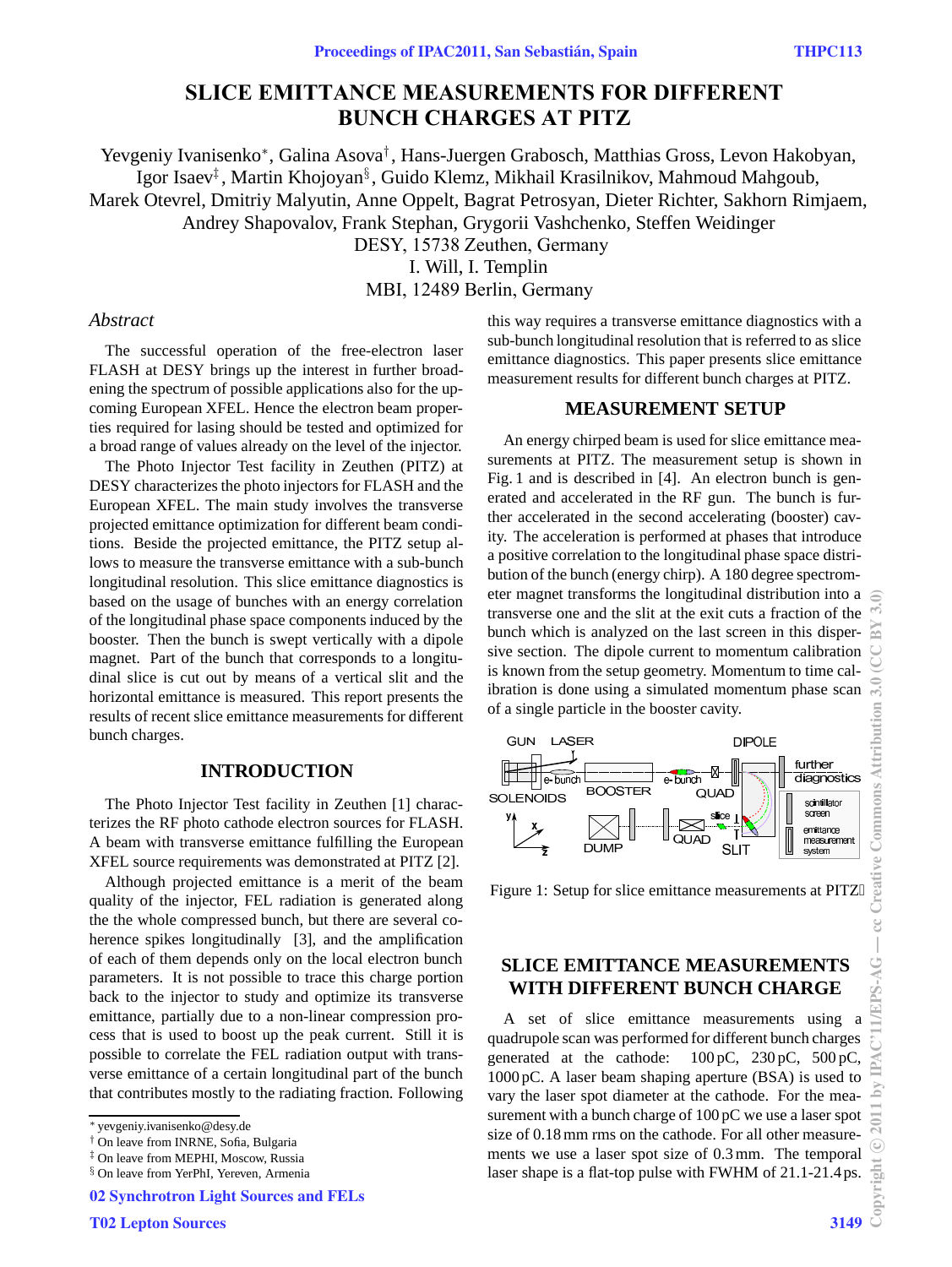

Figure 2: Slice emittance solenoid scan with 100 pC bunch charge. For ASE and PCSE see the text.

The booster off-crest phase was chosen -20 degree (slice width of 5.8 ps) for 100 pC and -30 degree (slice width of 3.8 ps) for the other measurements.

Slice emittance is presented in the solenoid scan with the weighted Average Slice Emittance (ASE) and a Peak Current Slice Emittance (PCSE) - emittance of a slice with the maximum intensity. A detailed measurement is performed for the optimum case and the slice emittance is presented as a function of time together with the measured longitudinal profile of the bunch.

A slice width and a time scale are calibrated using a simulated single particle phase scan in the booster and the dipole current to momentum calibration. The slice width stays constant along the bunch and is equal for three measurements done with the off-crest booster phase of - 30 degrees. It allows to recalculate a slice charge into a current.

*100 pC bunch charge* The first measurement was conducted with 100 pC with a laser spot of 0.18 mm (rms). As it follows from ASTRA simulations<sup>1</sup> the optimum slice emittance of 0.13 mm mrad is achieved with a laser spot size of about 0.13 mm. A simulated slice emittance of 0.16 mm mrad corresponds to the spot size of about 0.18 mm.

The average slice emittance value was measured versus the solenoid current (Fig. 2) using a fast measurement procedure ( three slices, less points in the quadrupole scan) first to find the minimum value. Both curves, average emittance and peak current slice emittance, are rather flat at the level of 0.4 mm mrad. At lower solenoid currents emittance is measured significantly higher for the edge slices than for the central part of the bunch. It results in a higher average value although the central part emittance still tends to decrease. In the detailed measurement for  $I_{\rm s}ol = 384$ A the central slices including the peak current slice have an emittance of  $0.32 \pm 0.02$  mm mrad. At the edges the emittance values are 0.54 mm mrad and 0.40 mm mrad. Results are shown in Fig. 3.



Figure 3: 100 pC slice emittance detailed measurement for solenoid current 384A.

*230 pC bunch charge* The measurement with the bunch charge of 230 pC was performed for the laser spot size of 0.3 mm. ASTRA simulation predicts a peak current slice emittance value of 0.26 mm mrad for the setup. The emittance optimum of 0.22 mm mrad for the bunch charge is obtained with a laser spot size of 0.22 mm.

The same procedure was followed as in the case of 100 pC. First the solenoid current was scanned and the results are shown in Fig. 4. Both curves show similar behavior and the current of 382 A was chosen for a detailed scan (Fig. 6). It resulted in the peak current slice emittance of 0.52±0.04mm mrad.

*500 pC bunch charge* A laser spot size of 0.3 mm was used for this measurement. ASTRA simulations results in a peak current slice emittance value of 0.38 mm mrad. The laser spot diameter corresponds to the optimum case in the simulations.

The same measurement procedure with fast solenoid current scan (Fig. 5) and a detailed measurement for the optimum current of 390 A (Fig. 6) were applied. The peak current slice emittance measurement results in a value of 0.68±0.05mm mrad.

*1000 pC bunch charge* The measurement was done using the laser spot diameter of 0.3 mm. In ASTRA simulations the charge extraction is space charge limited up to ∼0.9 nC within 21-22 ps at the gun gradient of ∼60 MV/m. Hence



Figure 4: Slice emittance solenoid scan with 230 pC bunch charge.

<sup>&</sup>lt;sup>1</sup>all simulations consider a bunch thermal emittance formed by electrons emitted isotropically with an initial energy of 0.55 eV